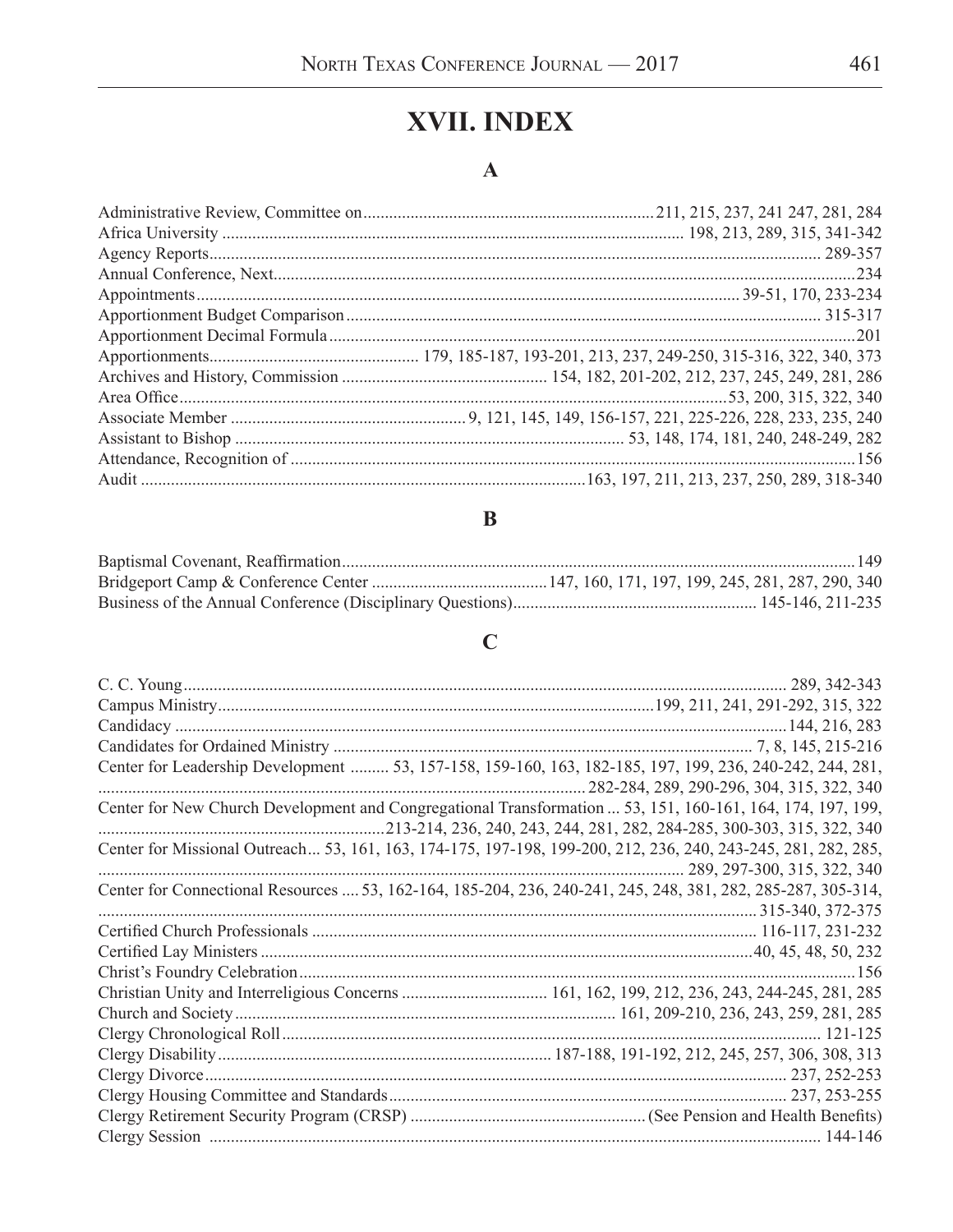|                                                                                                              | 253       |
|--------------------------------------------------------------------------------------------------------------|-----------|
|                                                                                                              |           |
|                                                                                                              |           |
|                                                                                                              |           |
|                                                                                                              |           |
|                                                                                                              |           |
|                                                                                                              |           |
|                                                                                                              |           |
|                                                                                                              |           |
|                                                                                                              |           |
|                                                                                                              |           |
|                                                                                                              | .234      |
|                                                                                                              |           |
|                                                                                                              | .238, 271 |
| Congregational Assessment, Resources & Transformation (CART) 157, 167, 242, 261-265, 295                     |           |
|                                                                                                              |           |
|                                                                                                              |           |
|                                                                                                              |           |
| Core Leadership Team  129, 133, 138, 142, 180, 181, 195, 212, 236, 240-241, 248, 249-250, 265, 271, 281-282, |           |
|                                                                                                              |           |
|                                                                                                              |           |

## $\mathbf{D}$

#### $\mathbf E$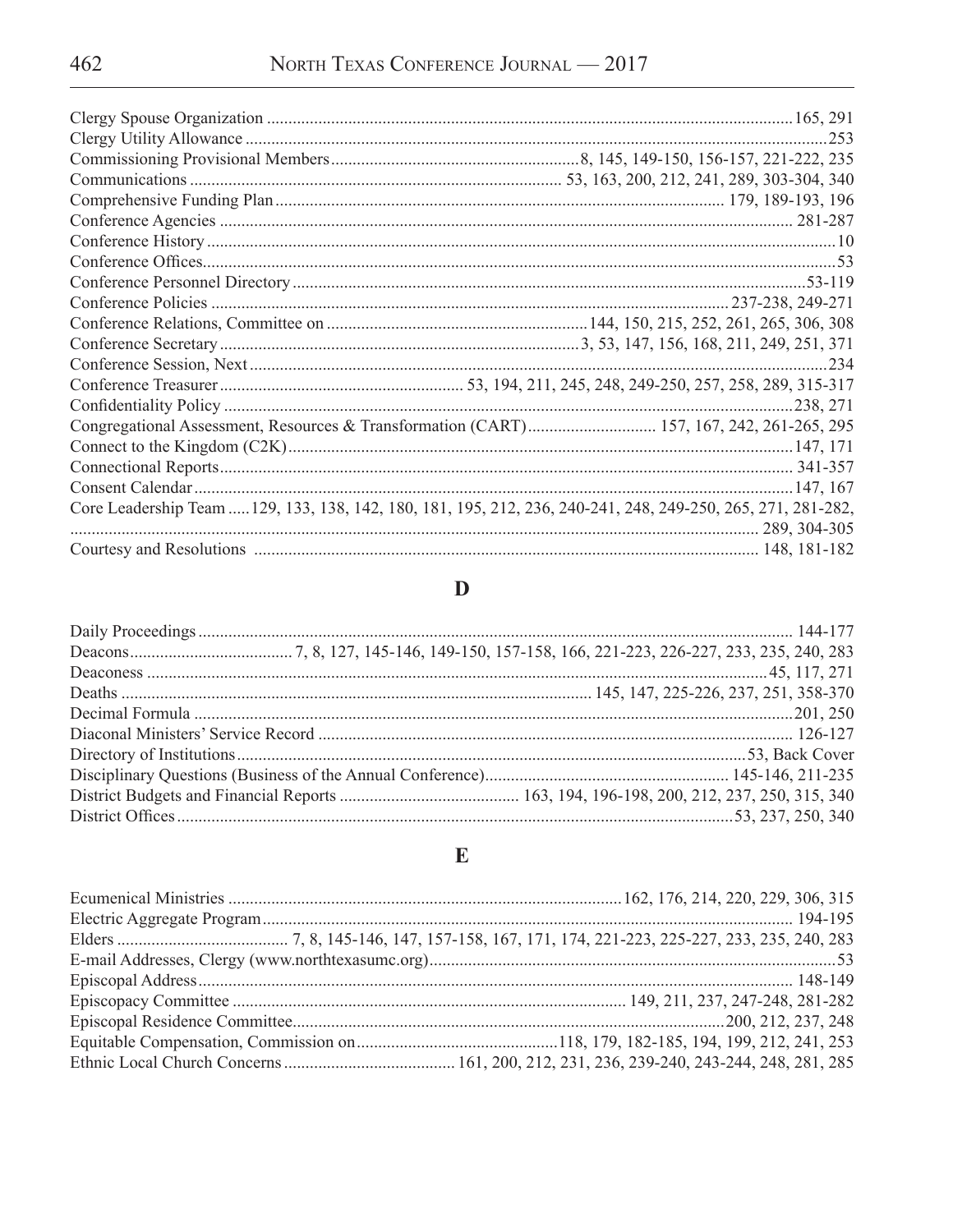# $\mathbf{F}$

| Finance and Administration, Council on 193-201, 204, 211, 236, 245, 248, 249-250, 281, 285-286, 289, 315-317 |  |
|--------------------------------------------------------------------------------------------------------------|--|
|                                                                                                              |  |
|                                                                                                              |  |

# $\overline{\mathbf{G}}$

## $\mathbf H$

# $\overline{I}$

# $\mathbf{J}$

# $\mathbf K$

| Keynote Addresses |  |  |
|-------------------|--|--|

## $\mathbf{L}%$

| Lay Leader, Conference  53, 133, 138, 144, 148, 156, 171, 175, 180, 181, 213, 241, 245-246, 248, 271, 282, 305 |
|----------------------------------------------------------------------------------------------------------------|
|                                                                                                                |
|                                                                                                                |
|                                                                                                                |
|                                                                                                                |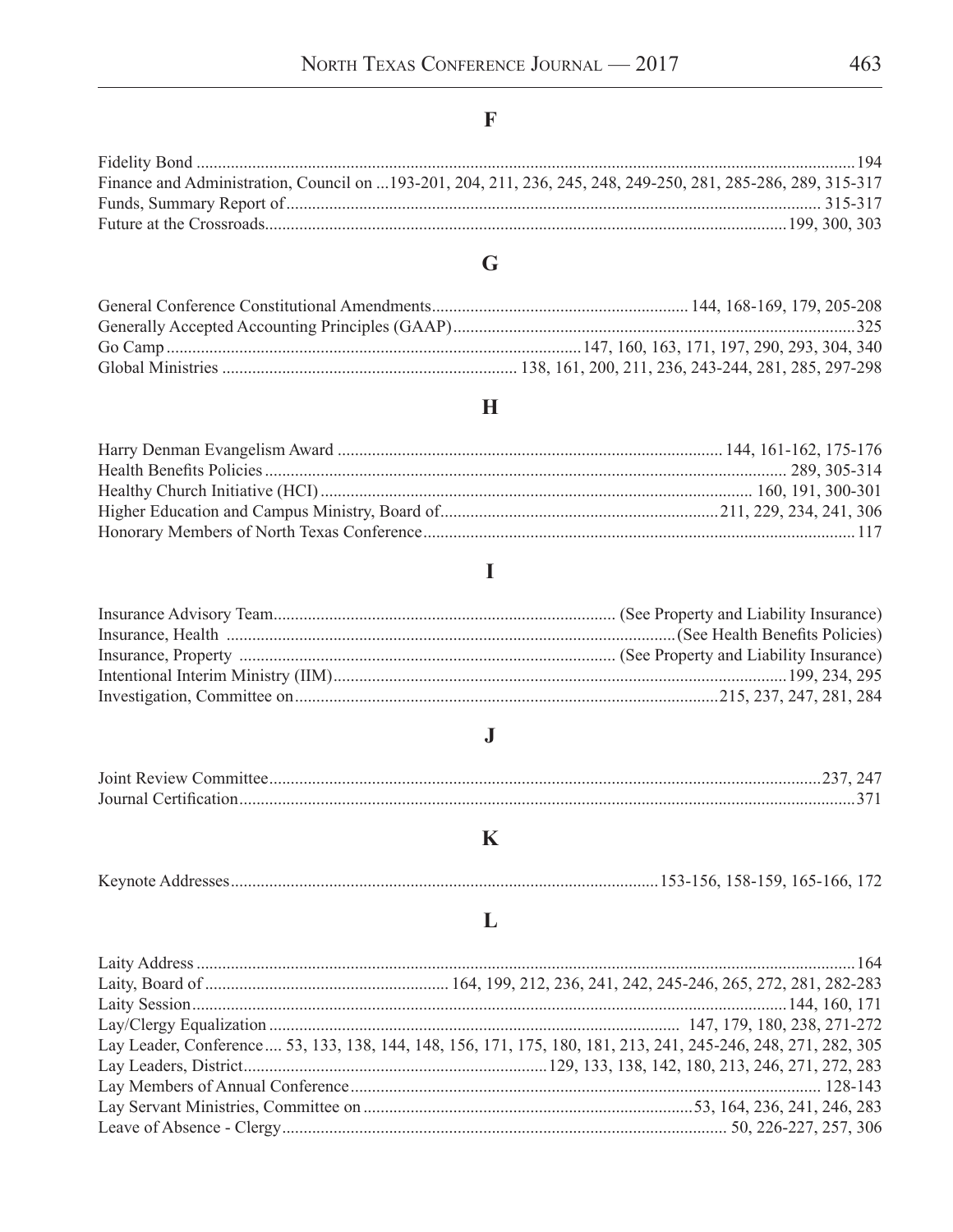## $\mathbf M$

## $\overline{\mathbf{N}}$

## $\mathbf 0$

| Ordained Ministry, Board of  144-146, 149-150, 156, 199, 211, 215, 237, 241-242, 247, 261, 265, |
|-------------------------------------------------------------------------------------------------|
|                                                                                                 |
|                                                                                                 |
|                                                                                                 |
|                                                                                                 |
|                                                                                                 |
|                                                                                                 |

## $\mathbf P$

| Pension and Health Benefits, Board of  162-163, 185-193, 194, 196, 200, 211, 237, 245, 248, 281, 286, 289, |  |
|------------------------------------------------------------------------------------------------------------|--|
|                                                                                                            |  |
|                                                                                                            |  |
|                                                                                                            |  |
|                                                                                                            |  |
|                                                                                                            |  |
|                                                                                                            |  |
|                                                                                                            |  |
|                                                                                                            |  |
|                                                                                                            |  |
|                                                                                                            |  |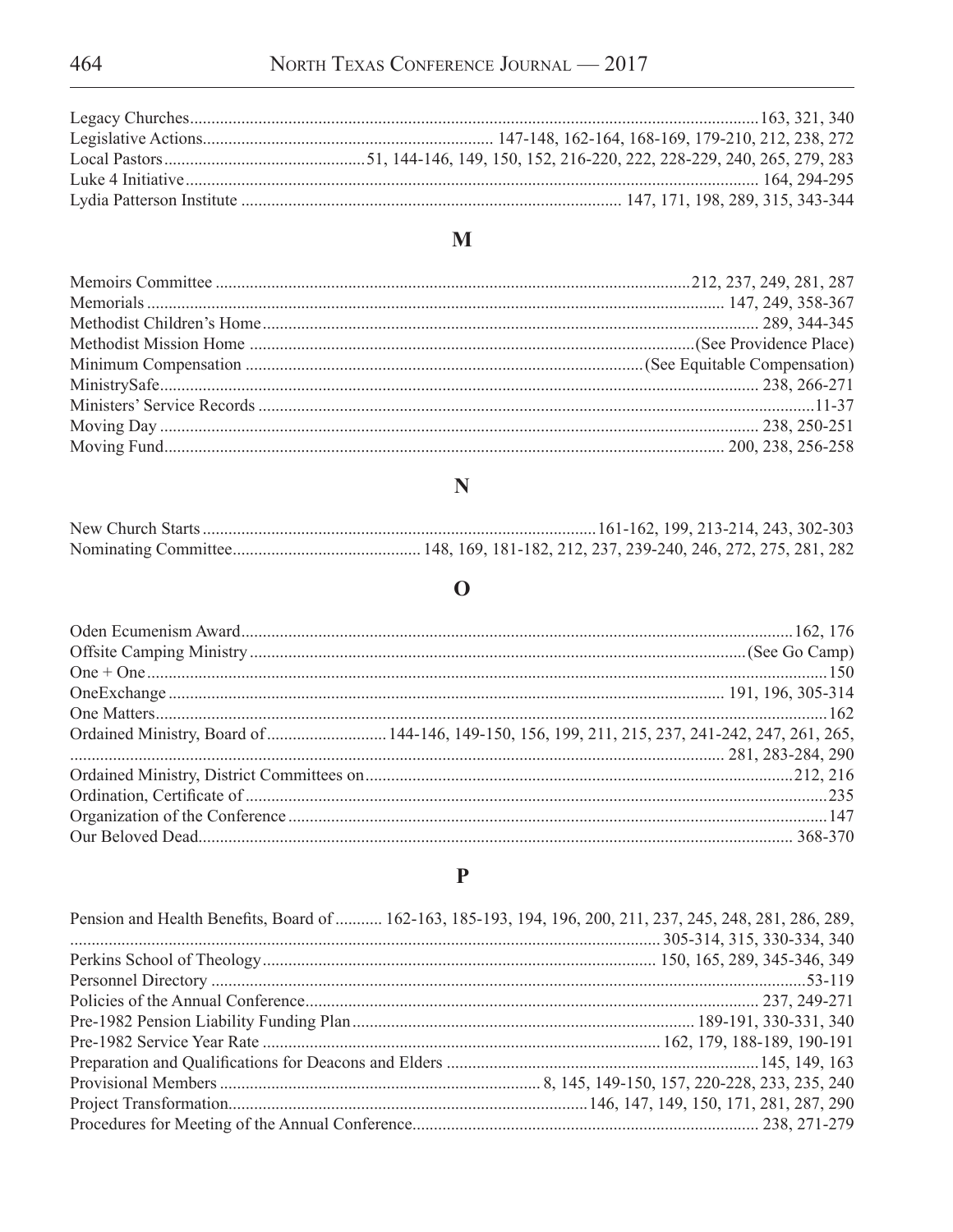## $\overline{\mathbf{R}}$

## $\mathbf S$

#### $\mathbf T$

# $\mathbf{U}$